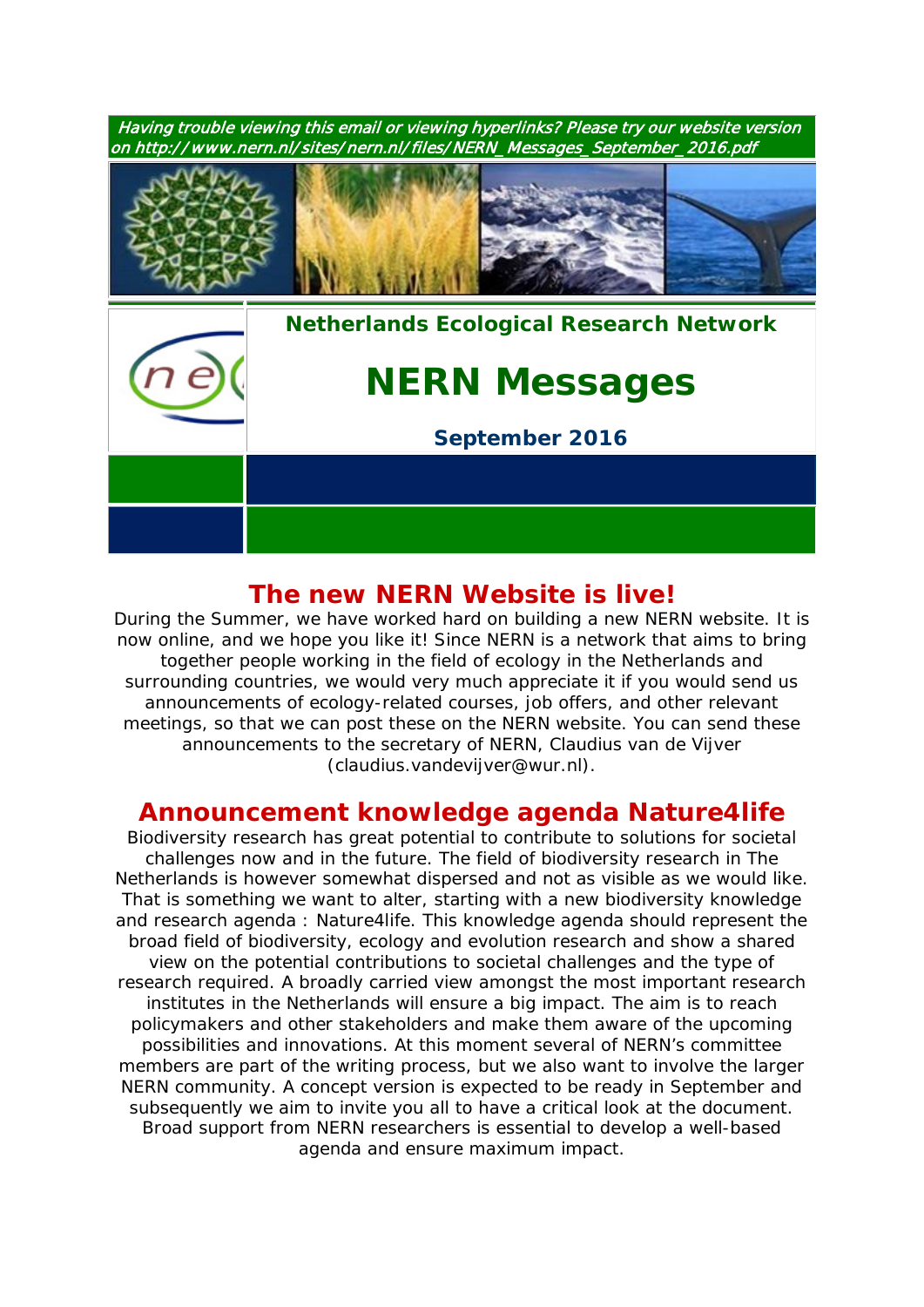Koos Biesmeijer, on behalf of the Nature4*life* working group. For more information, please contact: [nieke.knoben@naturalis.nl.](mailto:nieke.knoben@naturalis.nl)

# **12 PhD positions in Evolutionary Life Sciences**

The University of Groningen offers 12 PhD positions in Evolutionary Life Sciences. The four-year scholarship PhD positions will start between December 2016 and May 2017. All PhD positions are integrative by nature, spanning across different expertise groups and being strengthened by complementary PhD projects already in progress and in preparation. For more information please click [here.](http://www.rug.nl/research/fmns/themes/adaptive-life/research/phd-projects)

#### **1. Workshops / Meetings / Symposia**

- **European Ecosystem Services Conference** (19-23 September 2016) @ Antwerp, Belgium. For more information, please click [here.](http://www.esconference2016.eu/)
- **10th INTECOL International Wetlands Conference** (19-24 September 2016) @ Changshu, China. For more information, please click [here.](http://www.intecol-10iwc.com/EN/Index.aspx)
- **4th National eScience Symposium** (13 October 2016) @ Amsterdam Arena, Amsterdam, the Netherlands. For more information, please click [here.](http://www.esconference2016.eu/)
- **Sfécologie2016, the 2016 International Conference of the French Ecological Society** (24-28 October 2016) @ Marseille, French. For more information, please click [here.](http://sfecologie2016.sciencesconf.org/)
- **International Conference Functional-Structural Plant Modeling** (7-11 November 2016) @ Qingdao Holiday Inn Expo, Qingdao, China. For more information, please click [here.](http://www.fspma2016.net/dct/page/1)
- **Forests & Livelihoods: Assessment, Research, and Engagement (FLARE) Meeting** (2-5 December 2016) @ University of Edinburgh, United Kingdom. For more information, please click [here.](http://www.forestlivelihoods.org/flare-meeting-2016)
- **Zoology 2016-congres** (15-17 December 2016) @ University of Antwerp, Belgium. For more information, please click [here.](http://www.zoology2016.be/)

#### **2. Courses**

- **Soil-Landscape Modelling** (3-7 October 2016). For more information, please click [here.](https://www.pe-rc.nl/soil-landscape-modelling)
- **Uncertainty Propagation in Spatial Environmental Modelling** (5-9 December 2016). For more information, please click [here.](https://www.pe-rc.nl/node/19166)

### **3. Position Announcements**

• **For job openings, check** [our website.](http://www.nern.nl/node/16)

#### **4. Other News**